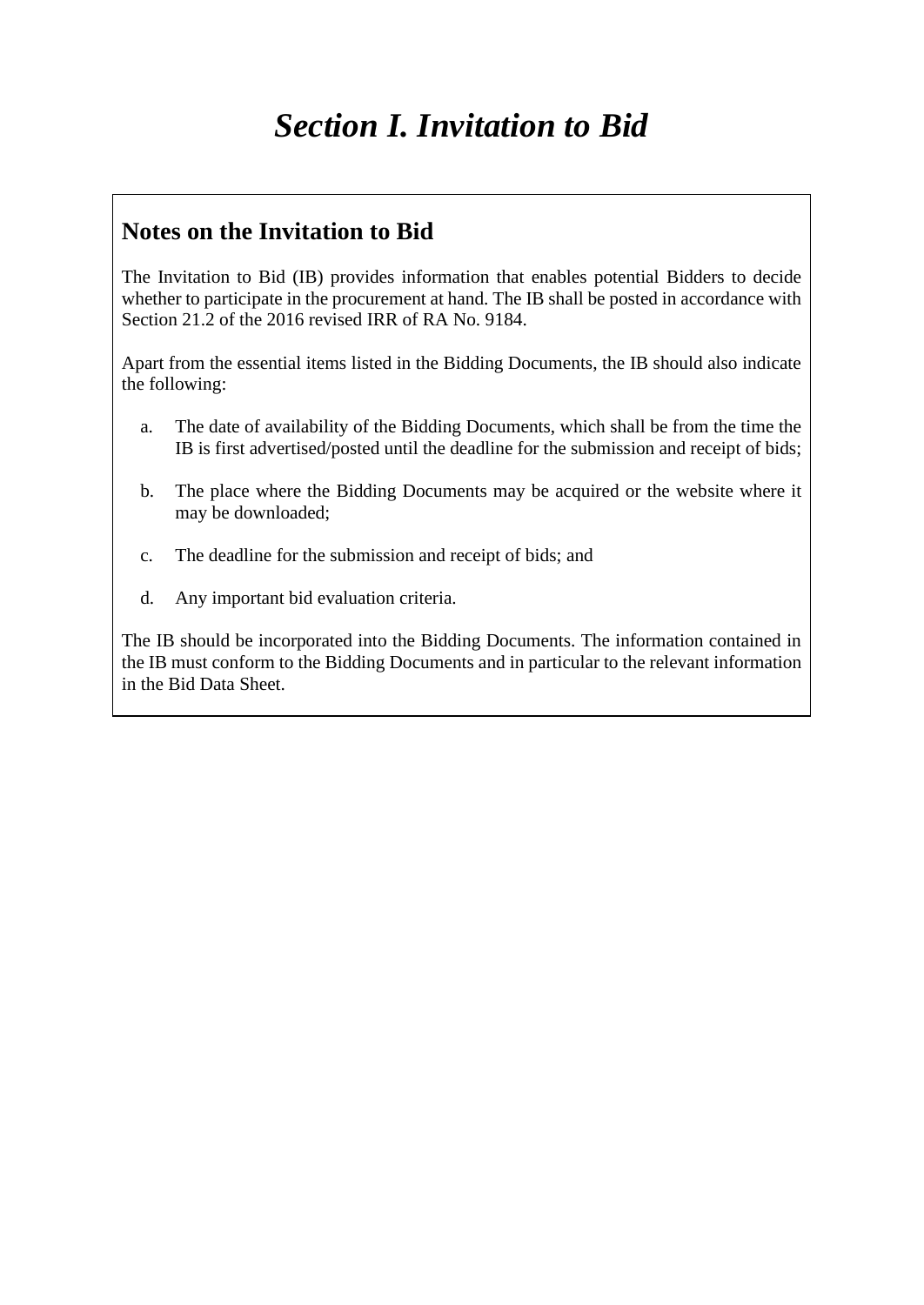



## **Invitation to Bid for the Upgrading of Coffee Cupping Laboratory (Coffee Innovation Center with Interactive**  Learning and Training Hub) 2<sup>nd</sup> Posting

1. The **Davao del Sur State College** through the FY 2022 General Appropriations Act **intends to apply the sum of P5,000,000.00 for the Upgrading of coffee cupping laboratory (Coffee Innovation Center with Interactive Learning and Training Hub) 2 nd Posting. The amount of Four Million Five Hundred Thousand Pesos (Php 4,500,000.00)** being the Approved Budget for the Contract (ABC) to payments under the contract for the **Coffee Innovation Center with Interactive Learning and Training Hub/DSSCPSU 2022-01-003***.* Bids received in excess of the ABC shall be automatically rejected at bid opening.

| Lot | <b>Project</b>                    | Title                                                                                                                                                             | Quantity | ABC -               | <b>Bidding</b>       |
|-----|-----------------------------------|-------------------------------------------------------------------------------------------------------------------------------------------------------------------|----------|---------------------|----------------------|
| no. | <b>Identification No.</b>         |                                                                                                                                                                   |          |                     | <b>Documents Fee</b> |
|     | <b>DSSCPSU</b><br>2022-<br>01-003 | <b>Upgrading of coffee</b><br>cupping laboratory<br>(Coffee Innovation<br><b>Center with</b><br><b>Interactive Learning</b><br>and Training Hub)<br>$2nd$ Posting |          | Php<br>4,500,000.00 | Php<br>5,000.00      |

Bids received in excess of the ABC shall be automatically rejected at bid opening.

- 2. The **Davao del Sur State College** now invites bids for the above Procurement Project. Completion of the Works is required **273 calendar days upon receipt of the NTP**. Bidders should have completed a contract similar to the Project. The description of an eligible bidder is contained in the Bidding Documents, particularly, in Section II (Instructions to Bidders).
- 3. Bidding will be conducted through open competitive bidding procedures using nondiscretionary "*pass/fail*" criterion as specified in the 2016 revised Implementing Rules and Regulations (IRR) of Republic Act (RA) No. 9184.
- 4. Interested bidders may obtain further information from **Davao del Sur State College** and inspect the Bidding Documents at the address given below from **08:00 A.M to 05:00 P.M (Monday to Friday)** except holidays.
- 5. A complete set of Bidding Documents may be acquired by interested bidders on **March 07 to March 29, 2022** from given address and website/s below *and upon payment of the applicable fee for the Bidding Documents, pursuant to the latest Guidelines issued by the GPPB.*

It may also be downloaded free of charge from the website of the Philippine Government Electronic Procurement System (PhilGEPS) and the website of the Procuring Entity*,* provided that bidders shall pay the applicable fee for the Bidding Documents not later than the submission of their bids.